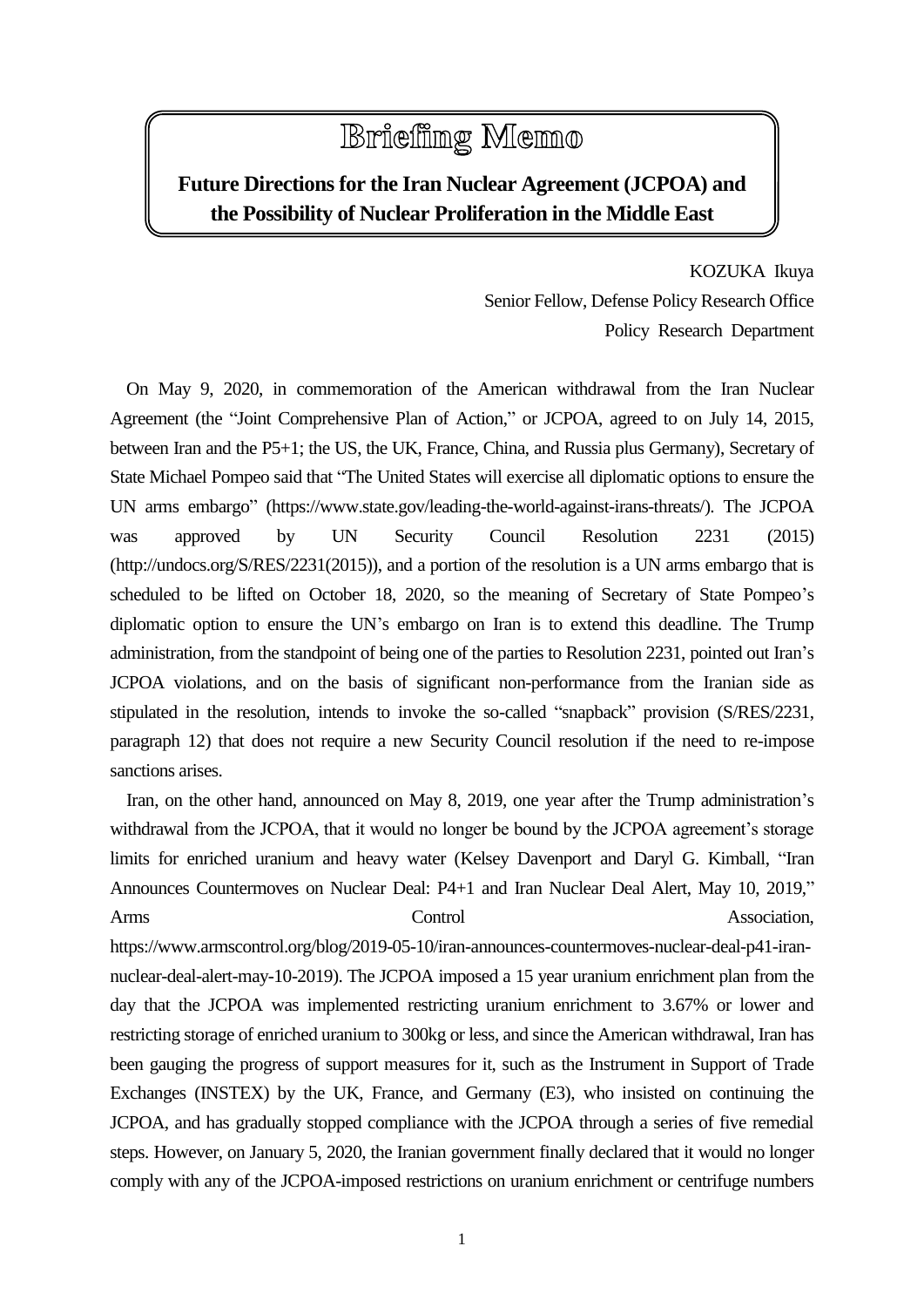(https://en.irna.ir/news/83622509/Iran-takes-final-step-by-abandoning-JCPOA-restrictions).

Furthermore, on January 20, Iranian Minister of Foreign Affairs Javad Zarif announced that Iran will withdraw from the Non-Proliferation Treaty (NPT) if any European JCPOA party triggers the dispute resolution mechanism over Iran's JCPOA violations and refers resolution of the problem to the UN Security Council (Babak Dehghanpisheh, "Iran says it will quit global nuclear treaty if case goes to U.N.," *Reuters*, January 20, 2020, https://www.reuters.com/article/us-iran-nuclear/iran-says-it-will-quit-global-nuclear-treaty-if-case-go es-to-un-idUSKBN1ZJ0ML). Behind the Iranian government's hardline posture is strong dissatisfaction on the Iranian side with delays in support measures by the E3, as symbolized by the fact that the first transaction of E3 medical material exports to Iran via INSTEX was finally completed on March 31, 2020.

The JCPOA can be viewed as officially invalid because, as previously mentioned, two of the major JCPOA parties, the United States and Iran, have already withdrawn from it. Perhaps the Trump administration's most pressing concern right now, amongst the multiple deficiencies in the JCPOA, is the expiration deadline for all Security Council Resolution 2231 provisions, also known as the agreement's "sunset," which is set for 10 years from the agreement's date of adoption. What this means is that, as a result of restrictions on Iran's nuclear program being lifted after the JCPOA period expires, while Iran was effectively recognized by the international community for its special status of being a nuclear threshold state, virtually the same as Japan, the US is dissatisfied with Iran's breakout time being set to just one year, that is, the time required for Iran to store enough weapons-grade enriched uranium (90% enrichment level or higher) to manufacture one nuclear weapon ("The Nightmare of 'Middle Eastern Nuclear Proliferation' in the Iran Crisis," *Sentaku*, February 2020 issue, p. 24). Additionally, according to a strategic evaluation released by Israeli military officials in January 2020, Iran is expected to complete the development of nuclear missiles in as little as two years (Ibid., 24-25).

As for American and Israeli perceptions of Iran's threat, Iran has an advantageous position in Middle Eastern security as military facilities such as Parchin, where it is said that the current Iranian government is conducting nuclear detonation research, are not subject to inspection by International Atomic Energy Agency (IAEA) inspectors, and furthermore, there is no mention in the JCPOA of the ballistic missile program that Iran has been actively developing as a means of transporting warheads. In particular, developing ballistic missiles is at the core of Iran's regional security policy, alongside developing and supporting Shiite militias such as Hezbollah, and is thought to be closely linked to Iran's nuclear development.

The circumstances described above show the uncertain situation of the Iran nuclear agreement after the American withdrawal from the JCPOA and the resumption of sanctions against Iran. Whether or not the JCPOA continues to exist will stimulate Turkey and Saudi Arabia and promote nuclear development in both countries, and going forward, a stronger possibility of nuclear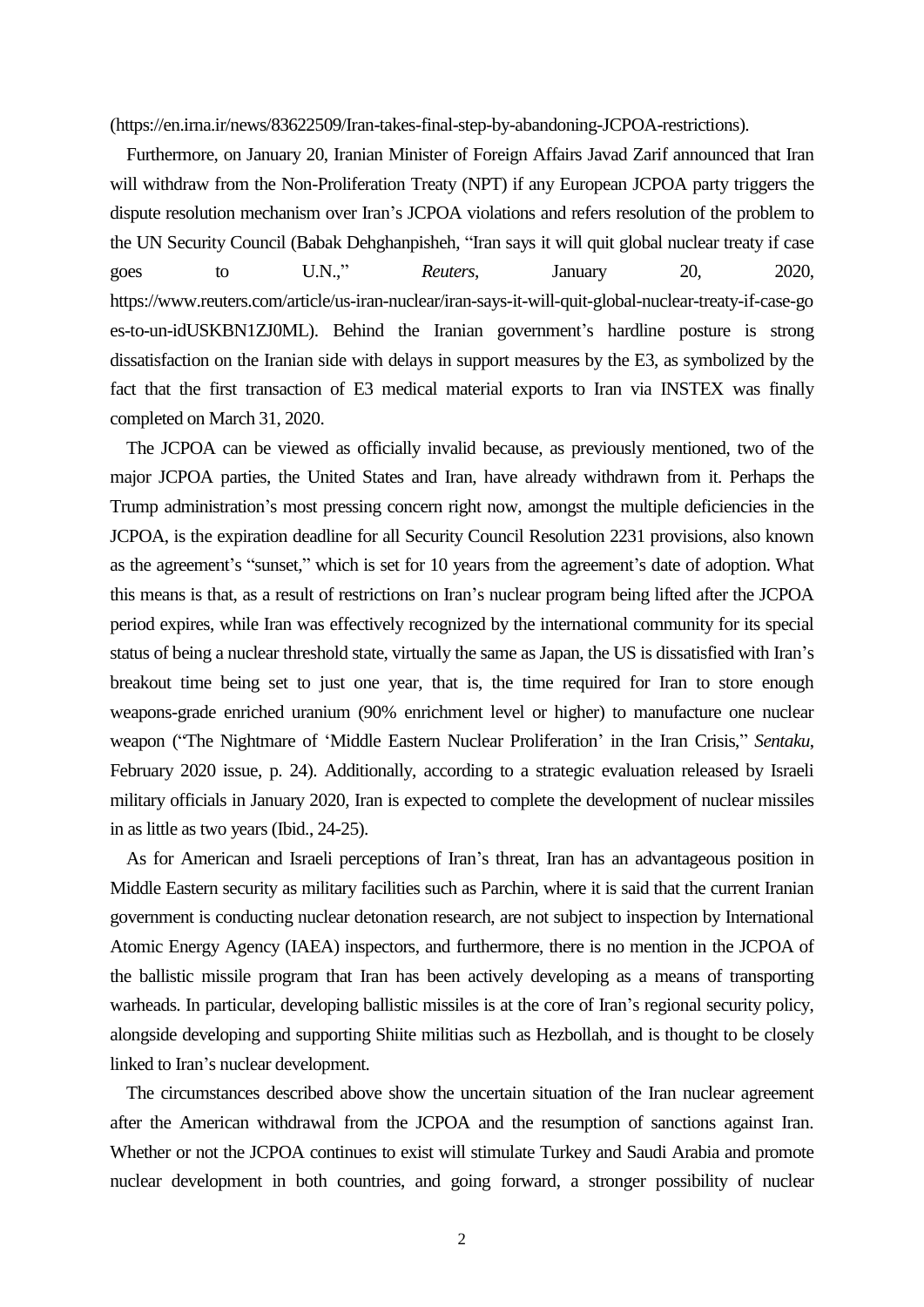proliferation in the Middle East will be expected. Therefore, this paper, on the assumption that the continued existence of the JCPOA is at stake, adds an analysis of the possibility of nuclear proliferation in the Middle East, mainly focusing on the strategic significance in regional security if Iran becomes nuclear-armed and on how that would stimulate nuclear development in Turkey and Saudi Arabia. For the theory underlying this analysis, see the discussion in the July/August 2012 issue of *Foreign Affairs* magazine, "Why Iran Should Get the Bomb: Nuclear Balancing Would Mean Stability" by Kenneth Waltz, who passed away in May 2013.

In his paper, Waltz points out that, when looking at historical records, it is rarely possible to stop a nation once it has decided to obtain nuclear weapons, and states that if Iran has already decided to rely on nuclear weapons for its security, then sanctions will not be able to change that decision (Waltz, "Why Iran Should Get the Bomb," p. 2). In fact, Waltz points out that adding sanctions to Iran now could make it feel more vulnerable regarding its own security and could give it a reason to seek protection via the ultimate deterrent of nuclear weapons. Additionally, he also states that Iran may try to develop a breakout capability of just below a nuclear test as a second-best option even if it cannot reach the level of fully developing nuclear weapons (Ibid., p.2). Waltz's analysis seems to have been fairly accurate in predicting the current Iranian situation since the JCPOA.

Waltz's view is that Israel's nuclear monopoly in the Middle East over the last 40 years was the cause of intensifying regional instability; forces must eventually reach an equilibrium, and only Iran's restoration of the military balance with Israel will put an end to the nuclear crisis in the Middle East that has continued for more than a decade (Ibid., p.3). Therefore, if Iran proceeds with obtaining nuclear weapons, then a mutual deterrence system between Israel and Iran will be established. Waltz's conclusion in the paper is that, ultimately, Iran's nuclear arsenal will contribute to Middle Eastern stability because there will never be total war between these two nuclear powers in the future, even if Iran's nuclear armaments are small-scale and even assuming that Saudi Arabia and Turkey follow Iran's nuclear development that they will progress slowly (Ibid., p.5).

If looked at theoretically, the logic of defensive realism, as represented by Waltz, results in an anarchy-like international system without a central government, wherein states focus on their own defenses, and the international relations formed by such states tend to maintain the status quo. Therefore, Waltz's theory says that the probability of warfare between two states is not necessarily high. In other words, according to his theory of defensive realism, as a result of nations trying to maintain a balance of power with each other to ensure their own security, it is not anticipated that a nation will increase its power, especially its military power, to such an extent that it will change the relative position in the prior status quo. This is because if a nation takes that kind of action to change the status quo, then other nations will emerge and try to balance their power against the nation making the change, which may undermine the security of the nation making the change (security dilemma). Therefore, Waltz is relatively optimistic that the various nations will not increase their military power to an unnecessary extent. That is, in the logic of defensive realism that Waltz relies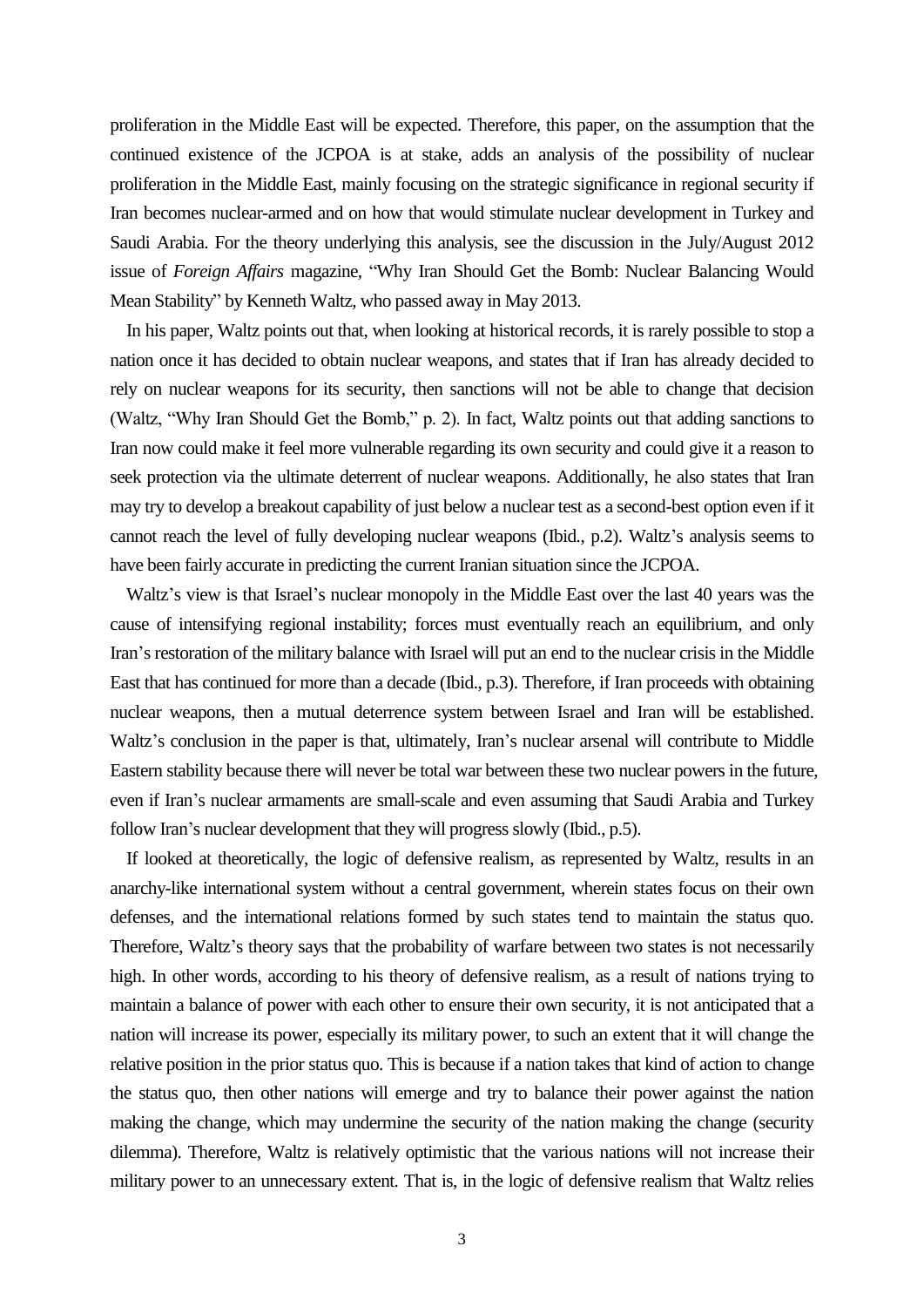upon, that although the possibility of a war between Israel and Iran cannot necessarily be ruled out if a balance of power that includes nuclear weapons is established between Israel and Iran, the probability of war is not necessarily high, and international relations in the Middle East would tend to stabilize. According to defensive realism, as represented by Waltz, a nation will expand its military power to protect itself from a threat only when that threat emerges, and unless the balance of power is upset, then the nation will exclusively focus on its own security and defense.

However, in the author's opinion, Iran's nuclear armaments, or at least its transition into a nuclear threshold country that possesses breakout capability, has a quite high risk of giving rise to a domino phenomenon of nuclear development competition in the Middle East. Moreover, the acceleration of nuclear proliferation in the region has not necessarily been as slow as Waltz presumed, and immediate nuclear development in at least both Saudi Arabia and Turkey is expected to progress. In fact, leaders from both Saudi Arabia and Turkey have already announced that they will promote nuclear development following the US withdrawal from the JCPOA after May 2018 and Iran's gradual removal of JCPOA performance measures. For example, Saudi Arabia's de facto supreme leader, Prince Mohammad bin Salman Al Saud, announced last year that Saudi Arabia would soon follow if Iran obtained nuclear weapons. Saudi Arabia is said to have shared more than 60% of Pakistan's nuclear development costs as a so-called "Islamic nuclear bomb," and in return, a secret agreement was reached in which Saudi Arabia can use Pakistan's nuclear weapons when Saudi Arabia is in crisis, which has been discussed since the late 2000s by experts in the Middle East and in nuclear proliferation issues ("The Nightmare of 'Middle Eastern Nuclear Proliferation' in the Iran Crisis," p. 25). In addition, Turkey's President Recep Tayyip Erdoğan also announced in September 2019 that he would not accept indications from Europe, and America would not approve of Turkey's possession of nuclear weapons. The time frame is undecided, but he clearly expressed his intention to obtain nuclear weapons (Ibid., p. 26). Furthermore, Turkey is currently constructing its first nuclear power plant in Akkuyu, in southern Mersin Province, with the goal of starting operations in 2023, the 100th anniversary of Turkey's founding, and Russia's state-owned nuclear power company, Rosatom, is expanding its business in Turkey through winning the order for constructing the nuclear power plant.

The author's personal concern about nuclear proliferation in the Middle East is that it is possible for successive US administrations, not just the Trump administration, to misunderstand the character and power balance of the Middle East's system of allies and adversaries. For example, the current Iranian regime, which has been the most hostile towards the US since the Islamic Revolution in 1979, is one of the most modernized and secularized states in the Middle East, along with Israel and Turkey, and when compared to Saudi Arabia, a rentier state (a non-tax yields state) that is premised on the economic management of the oil monoculture and a dictatorship that is directly controlled by the Saud royal family, Iran has far more political and economic diversity. Israel, similar to Saudi Arabia, is a pro-US state in fierce conflict with Iran, and is a small country with a population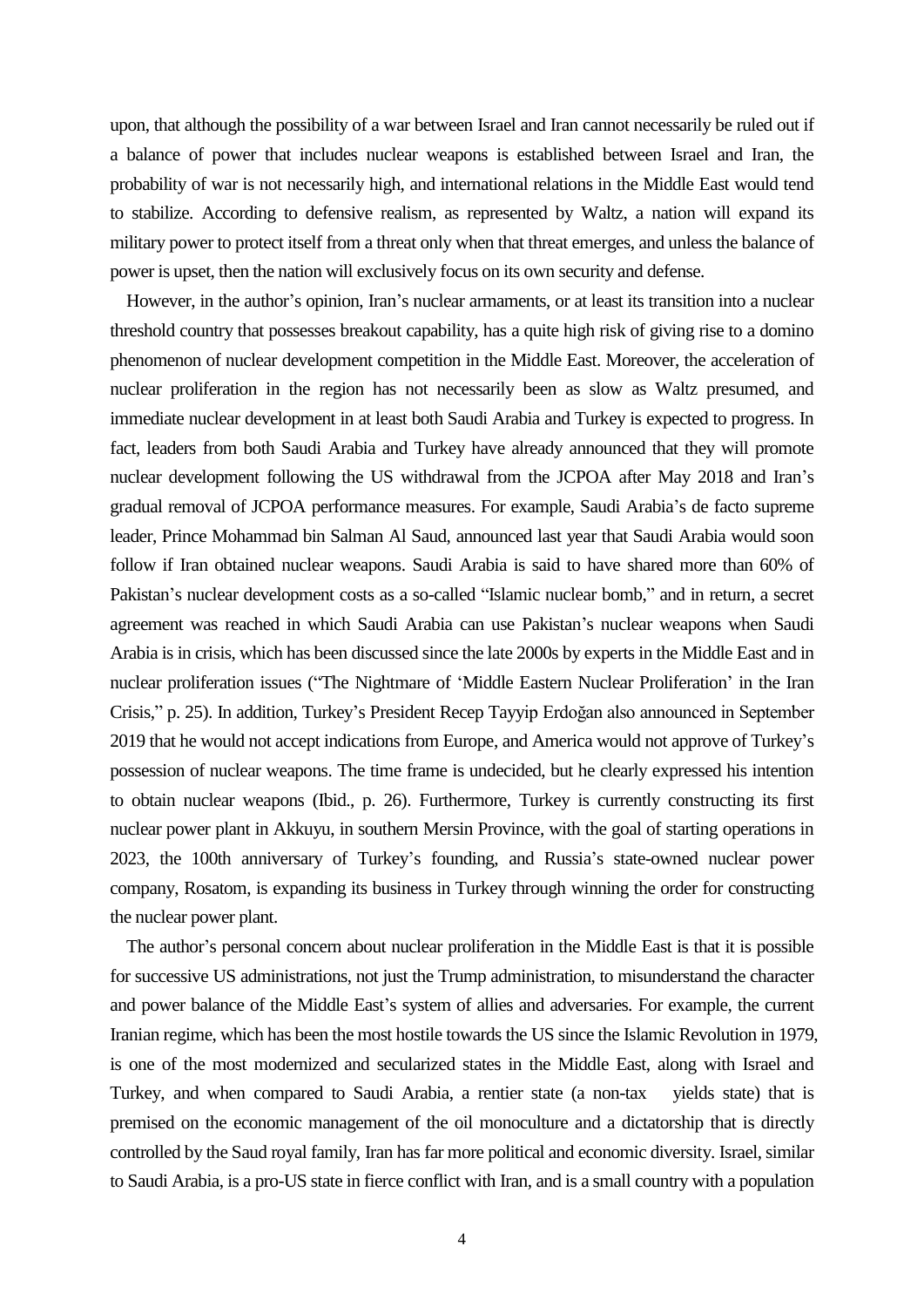of 8.88 million people (June 2018) with Jewish immigrants from Russia. In other words, it can be said that America's current allies in the Middle East, Saudi Arabia and Israel, both have some sources of instability in their domestic systems when looked at from the American point of view. Compared with that, Turkey and Iran, which both have populations in excess of 80 million people and diversified, modern economic structures, are currently approaching Russia's Putin administration in opposition to American supremacy, but for the US, which is aiming for long-term stabilization of the Middle East, they cannot necessarily be said to be hostile opponents.

In addition, America's society and economy have been hit hard by the slump in crude oil futures prices (35-38 US dollars per barrel as of the end of May 2020) that shook the world economy earlier in 2020, and by the adverse effects of the COVID-19 pandemic. These two factors have caused more than 100,000 Americans' deaths, management difficulties for shale companies, the largest drop in US GDP since the Great Depression in 1929, and a rise in the unemployment rate. However, in the Middle East, the economies and societies of Saudi Arabia, Iran, and Turkey have also been hard hit, and there is no denying the fact that all of these stakeholder nations have, since the beginning of this year, entered a critical situation that will result in strengthening the possibility of nuclear proliferation in the Middle East.